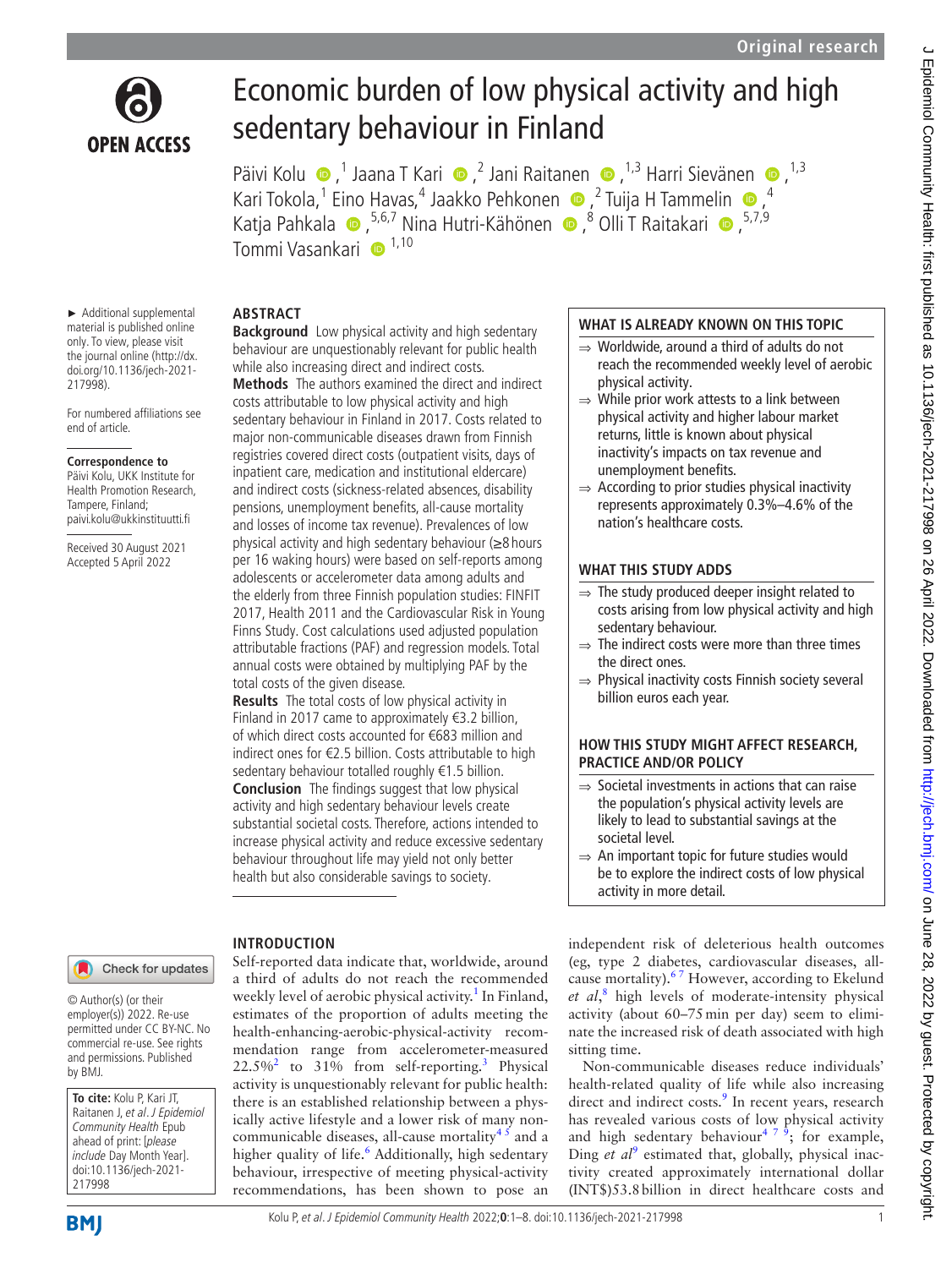INT\$13.7billion in productivity losses in 2013. Moreover, direct healthcare costs from prolonged sedentariness (>6 hours/day) in England alone have been put at roughly  $£0.8$  billion for 2016–  $2017$  $2017$ ,<sup>7</sup> which is so far the only cost-of-illness study on sedentary behaviour. Alongside the direct costs due to non-communicable diseases and all-cause mortality, research in this area pinpoints a connection between physical activity and labour market rewards such as higher earnings<sup>[10–13](#page-6-8)</sup> and employment.<sup>11 14–16</sup> Inversely, physical inactivity may diminish individuals' work ability or attachment to the labour market, thereby leading to higher indirect costs.

We undertook this study to estimate direct and indirect costs attributable to low physical activity and high sedentary behaviour levels in Finland in 2017, thereby contributing to the discussion in three important ways. First, our study enriches understanding of costs arising from physical inactivity by considering not only direct costs related to healthcare but also indirect costs, including sickness-related absences, disability pension, losses in income taxes and unemployment benefits. While previous studies $17-19$  attest to a connection between physical activity and higher labour market returns, little is known about the impact of physical inactivity on tax revenue (ie, returns not received by the government) and unemployment benefits (ie, costs paid by the government). Second, our study used multiple populationbased data sets from Finland, with both self-reported and accelerometer-measured information on physical inactivity and sedentary behaviour, covering various stages of life, alongside national statutory registries of the use of healthcare services and indirect labour market costs. Lastly, our sedentary behaviourrelated estimates cover both the healthcare and productivity costs.

#### **METHODS Data**

Our estimates account for costs attributable to low physical activity defined as less than 150min of moderate-intensity or 75 min of vigorous physical activity per week $6$  and high sedentary behaviour (at least 8hours of sitting/reclining/lying during 16 waking hours, ie, accelerometer wear time) (see [online](https://dx.doi.org/10.1136/jech-2021-217998) [supplemental material,](https://dx.doi.org/10.1136/jech-2021-217998) p. 2) as follows: (1) direct healthcare costs (outpatient visits, days of inpatient care, medication) and eldercare (institutional care or formal care in the client's own home) and (2) indirect costs including sickness-related absences, disability pensions, unemployment benefits, all-cause mortality and losses of income tax revenue. [Table](#page-1-0) 1 summarises the main variables, the age ranges and the register-based data sets employed in the present study. Costs were evaluated from a societal perspective and were all converted to values in  $2017<sup>20</sup>$  $2017<sup>20</sup>$  the year of the FINFIT population-based study.<sup>[21](#page-6-12)</sup>

#### **Direct costs**

Cost estimates for healthcare use arising from non-communicable diseases (see [table](#page-1-0) 1) were based on statutory national registries from 2016: the National Institute for Health and Welfare's Care Register for Health Care (HILMO) and Register of Primary Health Care Visits (AvoHILMO). Exceptionally, costs from type 2 diabetes were derived from Finnish Diabetes Association data for 2011, because these were the most accurate data obtainable for the condition and also included the comorbidities.<sup>[22 23](#page-6-13)</sup> Data for costs for the institutional eldercare<sup>[24](#page-7-0)</sup> are described in [online](https://dx.doi.org/10.1136/jech-2021-217998) [supplemental material 1](https://dx.doi.org/10.1136/jech-2021-217998) (p. 4).

#### **Indirect costs**

Indirect costs arising from non-communicable diseases were estimated for the same diseases as the direct costs and were derived from the year 2017 national statistic of Social Insurance

<span id="page-1-0"></span>

| Variables and register-based data sets employed in the cost estimations in different age groups<br>Table 1                                              |                        |  |  |  |
|---------------------------------------------------------------------------------------------------------------------------------------------------------|------------------------|--|--|--|
| Data set and data-collection year                                                                                                                       | Age range (years)      |  |  |  |
|                                                                                                                                                         |                        |  |  |  |
| FINFIT 2017 (Finnish population study)<br>Health 2011 (Finnish population study)                                                                        | $20 - 69$<br>$70 - 84$ |  |  |  |
| FINFIT 2017 (Finnish population study)<br>Health 2011 (Finnish population study)                                                                        | $20 - 69$<br>$70 - 84$ |  |  |  |
| Cardiovascular Risk in Young Finns Study (1980-1992)                                                                                                    | 15                     |  |  |  |
|                                                                                                                                                         |                        |  |  |  |
| Hospital-discharge register, 2016<br>Finnish Statistics on Medicines, 2016<br>Finnish Diabetes Association, 2011<br>Finnish Cancer Registry, 2016       | All                    |  |  |  |
| Hospital-discharge register for social welfare, 2016                                                                                                    | $\geq 65$              |  |  |  |
|                                                                                                                                                         |                        |  |  |  |
| Social Insurance Institution of Finland, 2017<br>Finnish Diabetes Association, 2011 (type 2 diabetes)<br>Finnish Centre for Pensions, 2017 (depression) | $15 - 64$              |  |  |  |
| Causes of Death, 2016                                                                                                                                   | $15 - 64$              |  |  |  |
| Finnish Longitudinal Employer-Employee Data (FLEED),<br>2005-2012                                                                                       | $28 - 47$              |  |  |  |
| FLEED, 2005-2012                                                                                                                                        | $28 - 47$              |  |  |  |
|                                                                                                                                                         |                        |  |  |  |

\*Includes coronary heart disease, type 2 diabetes, breast cancer, colon cancer, stroke, depression (mild and moderate), fracture (proximal humerus, distal radius and hip) and back disorders (visits to a primary care physician).

†Includes Alzheimer's disease, hip fracture and stroke.

‡Includes coronary heart disease, type 2 diabetes, breast cancer, colon cancer, stroke, depression, fracture and back disorders.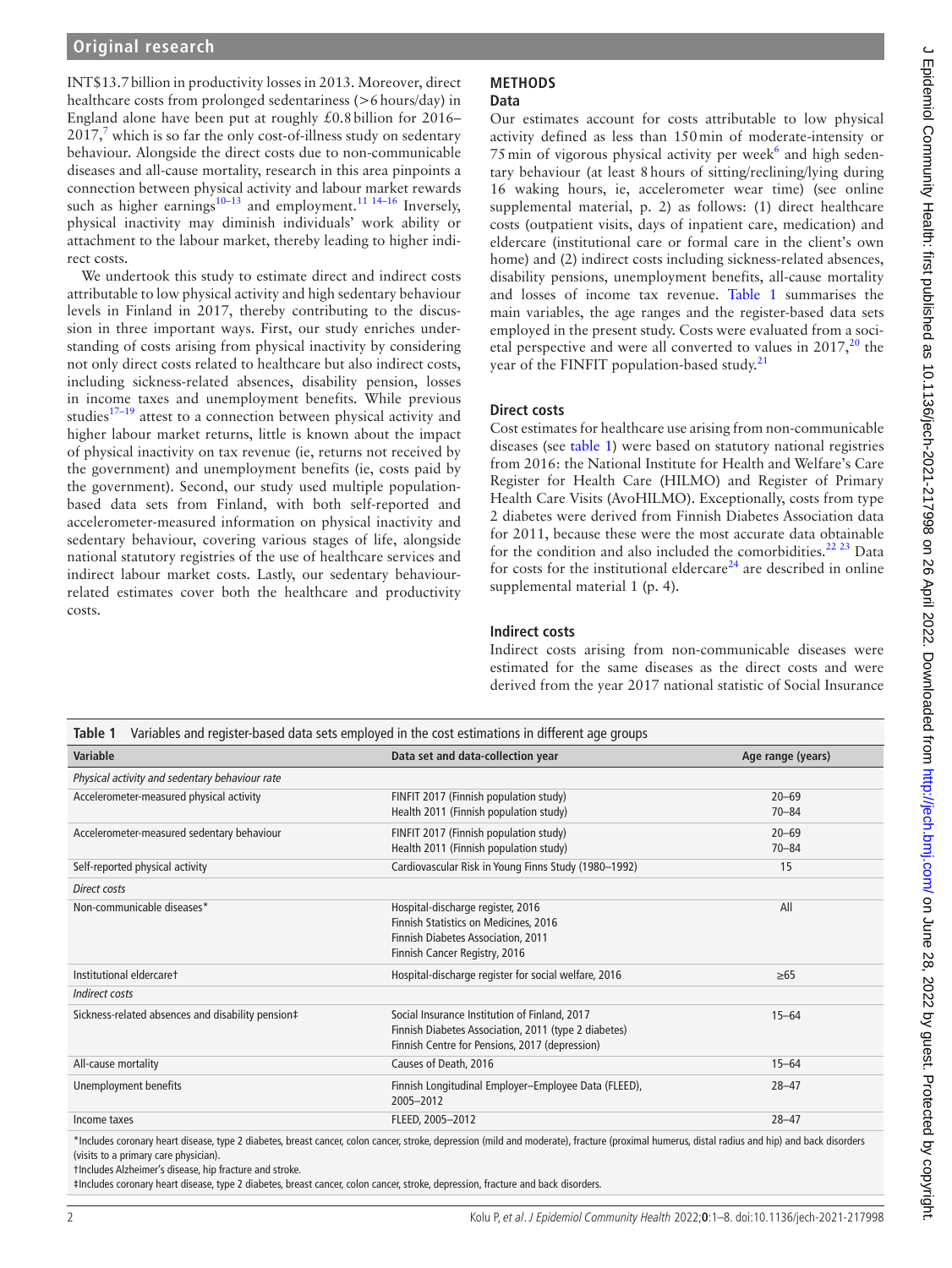<span id="page-2-0"></span>**Table 2** Adjusted relative risks (RR) for non-communicable diseases that is attributable to low physical activity and high sedentary behaviour reported in studies of physical inactivity, institutional eldercare and sedentary behaviour

|                         | Study/reference                      | RR (95% CI)           | Adjustment factor* |
|-------------------------|--------------------------------------|-----------------------|--------------------|
| Physical inactivity     |                                      |                       |                    |
| Coronary heart disease  | Lee et al <sup>4</sup>               | 1.16 (1.04 to 1.30)   | 1.20               |
| Type 2 diabetes         | Lee et $al4$                         | 1.20 (1.10 to 1.33)   | 1.23               |
| <b>Breast cancer</b>    | Lee et $al^4$                        | 1.33 (1.26 to 1.42)   | 1.05               |
| Colon cancer            | Lee et $al^4$                        | 1.32 (1.23 to 1.39)   | 1.22               |
| <b>Stroke</b>           | Ding et al <sup>9</sup>              | $1.18$ (NA)           | 1.40+              |
| Depression              | Schuch et $a^{40}$                   | 1.19 (1.13 to 1.26)‡  | <b>NA</b>          |
| Back pain               | Shiri and Falah-Hasani <sup>41</sup> | 1.12 (1.03 to 1.22)   | <b>NA</b>          |
| Fracture                | Qu et $a^{42}$                       | 1.41 (1.25 to 1.59)   | <b>NA</b>          |
| All-cause mortality     | Lee et $al4$                         | 1.28 (1.21 to 1.36)   | 1.22               |
| Institutional eldercare |                                      |                       |                    |
| Alzheimer's disease     | Beckett et $a^{43}$                  | 1.64 (1.37 to 1.92)   | <b>NA</b>          |
| Fracture                | Qu et $a^{42}$                       | 1.41 (1.25 to 1.59)   | <b>NA</b>          |
| <b>Stroke</b>           | Ding et $al^9$                       | $1.18$ (NA)           | 1.40               |
| Sedentary behaviour     |                                      |                       |                    |
| Coronary heart disease  | Petersen et al <sup>44</sup>         | 1.12 (0.95 to 1.28) § | 1.23               |
| Type 2 diabetes         | Heron et $al^7$                      | 1.88 (1.62 to 2.17)   | 1.12               |
| All-cause mortality     | Heron et $al^7$                      | 1.25 (1.16 to 1.34)   | 1.87               |
| Colon cancer            | Heron et $al^7$                      | 1.30 (1.12 to 1.49)   | 1.22               |
| <b>Breast cancer</b>    | Shen et $a^{45}$                     | 1.17 (1.03 to 1.33)   | <b>NA</b>          |
| Depression              | Zhai et al <sup>46</sup>             | 1.14 (1.06 to 1.21)   | <b>NA</b>          |

\*Adjustment factor was used to explore differences in physical activity and sedentary behaviour between cases with non-communicable disease of interest and healthy participants: If not reported for the cases, physical acitivity was derived from the entire study population.<sup>[7](#page-6-7)</sup> †From Finnish (FINRISK) cohort study.

‡OR.

§Pooled HR.

NA, not available.

Institution of Finland and Finnish Centre for Pensions. All-cause mortality figures were based on national statistics<sup>[25](#page-7-1)</sup> (see online [supplemental material,](https://dx.doi.org/10.1136/jech-2021-217998) p. 5). Sickness-related absences and disability-pension figures about type 2 diabetes were calculated from Finnish Diabetes Association data from  $2011$ .<sup>[26](#page-7-2)</sup> For the second category of indirect costs, labour market costs, we estimated the additional costs connected with average yearly income tax and unemployment benefits in 2005–2012 from the Cardiovascular Risk in Young Finns Study data linked to the Finnish Longitudinal Employer–Employee Data and Longitudinal Population Census Data of Statistics Finland (see [online supplemental](https://dx.doi.org/10.1136/jech-2021-217998)  [material](https://dx.doi.org/10.1136/jech-2021-217998), pp. 5–6).

#### **Population attributable fraction**

Direct costs, productivity losses from sickness-related absences, disability pension and all-cause mortality, and costs of institutional eldercare arising from low physical activity and high sedentary behaviour were calculated as per the approaches by Ding *et al*<sup>[9](#page-6-6)</sup> and Lee *et al*,<sup>[4](#page-6-3)</sup> using adjusted population attributable fraction  $(PAF)^{27}$  $(PAF)^{27}$  $(PAF)^{27}$  (see [online supplemental material,](https://dx.doi.org/10.1136/jech-2021-217998) page 1, first paragraph).

Relative risks (RRs) for each non-communicable disease were mainly based on values reported in meta-analyses and were ageadjusted. However, most RRs were adjusted for several factors, such as physical activity, age, body mass index, smoking habits and education (see [table](#page-2-0) 2). Total annual costs were obtained by multiplying the PAF by the total costs of the non-communicable disease of interest (see tables [1 and 2](#page-1-0) and [online supplemental](https://dx.doi.org/10.1136/jech-2021-217998)  [table 1](https://dx.doi.org/10.1136/jech-2021-217998)).

Ordinary least squares (OLS) models were employed for detecting longitudinal associations between physical inactivity in adolescence and indirect labour market costs in adulthood (see [online supplemental material,](https://dx.doi.org/10.1136/jech-2021-217998) 1.3.2.2, for details on variables). Self-reported physical activity was assessed at the age of 15. On average, 67% of the adolescents were physically inactive while the proportion of physically active adolescents was 33% (see [online supplemental table 4\)](https://dx.doi.org/10.1136/jech-2021-217998). To account for variables that could confound the association between physical inactivity and indirect labour market costs in adulthood, we adjusted the models for several individual-background and family-background factors (see [online supplemental table 5\)](https://dx.doi.org/10.1136/jech-2021-217998). The individual factors comprised sex, birth cohort, birth month, the individual's chronic diseases, body fat, education level in adulthood and employment status, whereas the family factors comprised parental education, parents' physical activity, family income and family size.

# **Sensitivity analysis**

To evaluate uncertainty of the findings, we performed five sensitivity analyses. First, we assumed that instead of 77% physically inactive adults found with accelerometry, 85% of adults were physically inactive, because those willing to participate in scientific studies may well be physically more active than nonparticipants. This selection bias may lead to underestimating the costs. Second, the cost calculations applied a friction-cost approach, $^{28}$  not a human-capital one: costs related to premature mortality were estimated for a 3–6month period during which the employer can replace a deceased employee. Third, we based the analysis on the change in prevalence of the non-communicable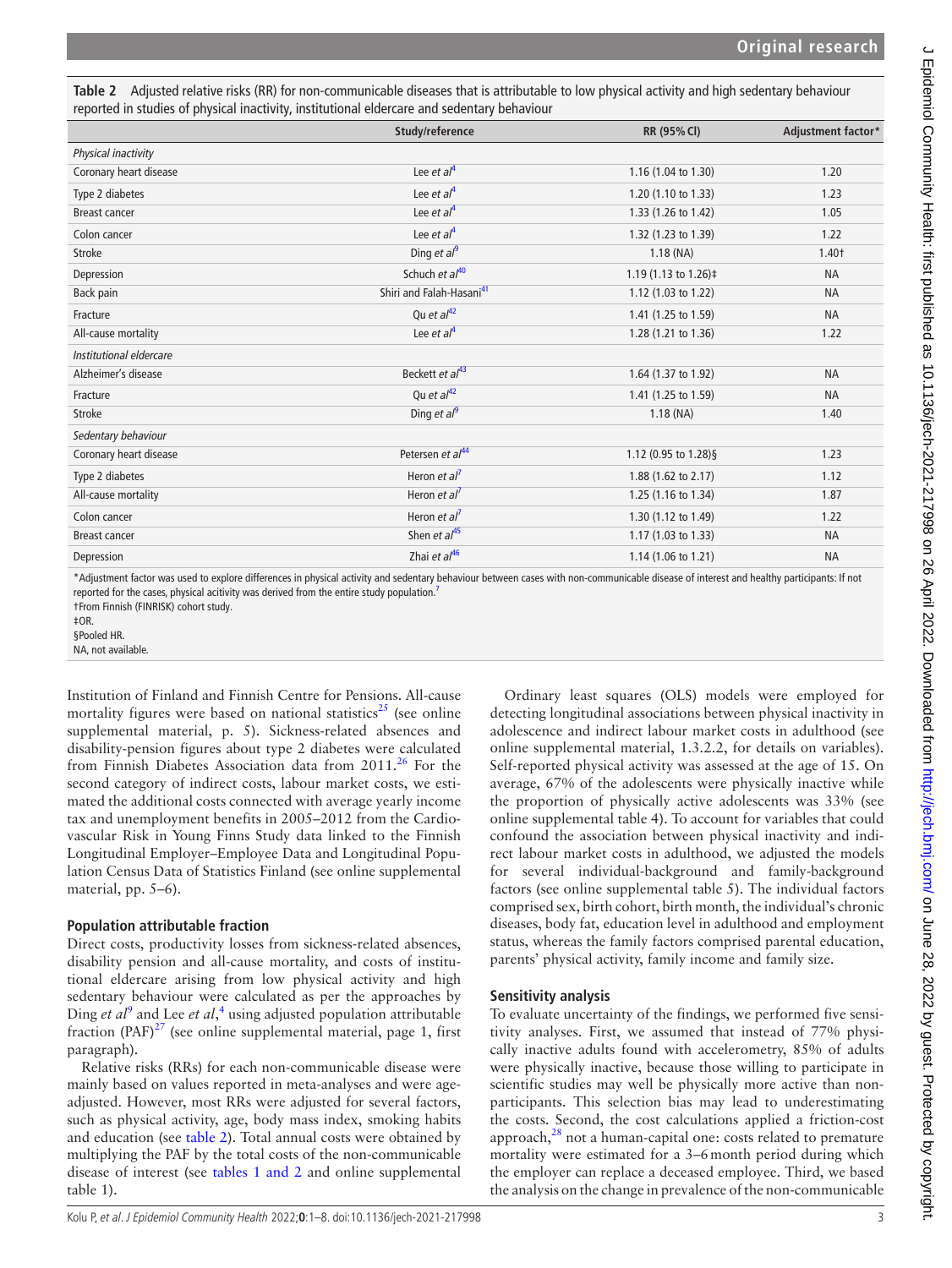<span id="page-3-0"></span>

|                 | Table 3 Mean direct and indirect costs associated with low physical activity (of 77% of adults) and high sedentary behaviour (83%), in millions   |
|-----------------|---------------------------------------------------------------------------------------------------------------------------------------------------|
|                 | of euros, except unemployment benefits and income tax or earnings-tax contributions (cited as per-individual costs in euros and were converted to |
| values in 2017) |                                                                                                                                                   |

|                                                               | Cost (in millions of euros) of low physical<br>activity (95% CI)* | Cost (in millions of euros) of<br>$\geq$ 8 hours of sedentary behaviour per 16 waking hours (95% CI) |
|---------------------------------------------------------------|-------------------------------------------------------------------|------------------------------------------------------------------------------------------------------|
| Direct costst                                                 |                                                                   |                                                                                                      |
| Use of healthcare services                                    | 214.1 (137.4 to 292.9)                                            | 346.3 (253.3 to 421.8)                                                                               |
| <b>Medications</b>                                            | 49.1 (28.2 to 71.5)                                               | 122.9 (97.9 to 143.7)                                                                                |
| Institutional eldercare                                       | 419.4 (306.2 to 504.3)                                            |                                                                                                      |
| Total direct costs‡                                           | 682.6 (471.8 to 868.7)                                            | 469.2 (351.2 to 565.4)                                                                               |
| Indirect costs                                                |                                                                   |                                                                                                      |
| Short sickness-related absence $(\leq 10 \text{ days})$ †     | 11.3 $(6.5 \text{ to } 15.8)$                                     | $2.3$ (0.5 to 3.8)                                                                                   |
| Long sickness-related absence $(>10 \text{ days})$ $\uparrow$ | 44.4 (29.3 to 59.3)                                               | 42.6 (27.4 to 54.9)                                                                                  |
| Disability pensiont                                           | 324.9 (187.5 to 469.9)                                            | 691.3 (542.2 to 813.0)                                                                               |
| All-cause mortalityt                                          | 300.1 (238.1 to 363.1)                                            | 298.1 (205.6 to 378.1)                                                                               |
| Income taxes                                                  | 1843.7 (639.0 to 3005.8)                                          |                                                                                                      |
| Unemployment benefits §                                       | $21.2$ (4.3 to 38.1)                                              | $\overline{\phantom{m}}$                                                                             |
| Total indirect costs‡                                         | 2545.5 (1104.7 to 3952.0)                                         | 1034.3 (775.7 to 1249.8)                                                                             |
| Total costs                                                   | 3228.1 (1576.5 to 4820.7)                                         | 1503.5 (1126.9 to 1815.2)                                                                            |
|                                                               |                                                                   |                                                                                                      |

\*CIs are based on the lower and upper relative risk level, excluding unemployment benefits and income tax.

†Costs related to non-communicable diseases.

‡Total costs (excluding income taxes and unemployment benefits)=  $\sum i =$  disease PAF<sub>i</sub>x overall costs of healthcare<sub>i</sub>, that is, total annual costs were obtained by multiplying the population attributable fraction by the total costs of the relevant disease.

§The results are based on ordinary least squares regression (see [online supplemental material 1\)](https://dx.doi.org/10.1136/jech-2021-217998) in which the reference category is being physically active. Models include controls for gender, birth cohort, birth month, an individual's chronic diseases, body fat, education level, employment status, parents' education, parents' physical activity, family income and family size.

diseases from 2016 to 2019 and all-cause mortality from 2016 to 2018 (2019 data were unavailable), and estimates used the patient numbers reported by primary care physicians.<sup>29</sup> Fourth, we conducted a sensitivity analysis using the 6hours cut-off of sedentary behaviour besides using the 8hours cut-off. Finally, we followed Lechner<sup>[10](#page-6-8)</sup> and Lechner and Downward<sup>[15](#page-6-14)</sup> in using propensity score matching (PSM) for estimating indirect labour market costs. This identification strategy enables addressing any selection bias and unobserved heterogeneity when determining the association between physical inactivity and indirect labour market costs.

#### **RESULTS**

#### **Direct costs**

The annual direct costs of physical inactivity totalled approximately  $\epsilon$ 683 million (see [table](#page-3-0) 3), or 22% of the estimated direct costs of non-communicable diseases (see [online supplemental](https://dx.doi.org/10.1136/jech-2021-217998)  [material, tables 1–2\)](https://dx.doi.org/10.1136/jech-2021-217998). Costs from institutional eldercare represented 61% of the direct costs of physical inactivity (see [table](#page-3-0) 3). The costliest non-communicable disease concerning the working-age population was type 2 diabetes, constituting the highest economic burden from physical inactivity, roughly  $£153$  million/ year (see [online supplemental table 2](https://dx.doi.org/10.1136/jech-2021-217998)).

In contrast, the largest component of direct costs due to high sedentary behaviour was the use of healthcare services, accounting for 74% of the  $\epsilon$ 469 million total sum (see [table](#page-3-0) 3). As in the case of physical inactivity, type 2 diabetes constituted a considerable economic burden, representing approximately 91% of the total direct costs attributable to high sedentary behaviour (see [online supplemental table 3\)](https://dx.doi.org/10.1136/jech-2021-217998).

#### **Indirect costs**

Annual indirect costs due to physical inactivity totalled approximately  $\epsilon$ 2546 million (see [table](#page-3-0) 3) with  $\epsilon$ 1844 million in income tax losses representing 72% of the costs (see [table](#page-3-0) 3 and [online](https://dx.doi.org/10.1136/jech-2021-217998)  [supplemental table 5](https://dx.doi.org/10.1136/jech-2021-217998)). Indirect costs of non-communicable diseases (sickness-related absences, disability pension and allcause mortality) totalled approximately  $€681$ million, with nearly half of these costs (48%) being attributable to disability pension (see [table](#page-3-0) 3). All-cause mortality accounted for 44% of indirect costs of these diseases. The indirect costs due to high sedentary behaviour totalled €1034million (see [table](#page-3-0) 3), of which disability-pension payments accounted for 67%.

#### **Total costs**

With direct and indirect costs taken together, total costs of physical inactivity in 2017 were approximately €3.2billion (see [table](#page-3-0) 3). The greatest economic burden related to physical inactivity was from lost income tax ( $E1.8$  billion), followed by institutional eldercare (€419 million) and disability-pension payments related to non-communicable diseases (€325 million) (see [table](#page-3-0) 3). When the economic burden due to physical inactivity was broken down by disease, type 2 diabetes was the largest component (total costs: €391 million), depression the secondlargest ( $€89$  million) and stroke the third-largest ( $€46$  million) (see [online supplemental table 2\)](https://dx.doi.org/10.1136/jech-2021-217998). The costs of high sedentary behaviour totalled roughly  $\epsilon$ 1.5 billion (see [table](#page-3-0) 3).

#### **Sensitivity analysis**

The first sensitivity analysis, using 85% instead of 78% as the proportion for physically inactive adults, suggests direct and productivity-related costs (excluding unemployment benefits and lost income tax revenue) of €1469million instead of the €1363million we obtained (not shown in table). The second analysis involved a friction-cost approach to mortality costs: with a 3–6month friction period, direct and productivity costs were €1139million and €1214million, respectively. With the third analysis, the total costs, assuming a higher prevalence of noncommunicable diseases in 2019, rose to €1351million. Thus, the results suggest that the costs from non-communicable diseases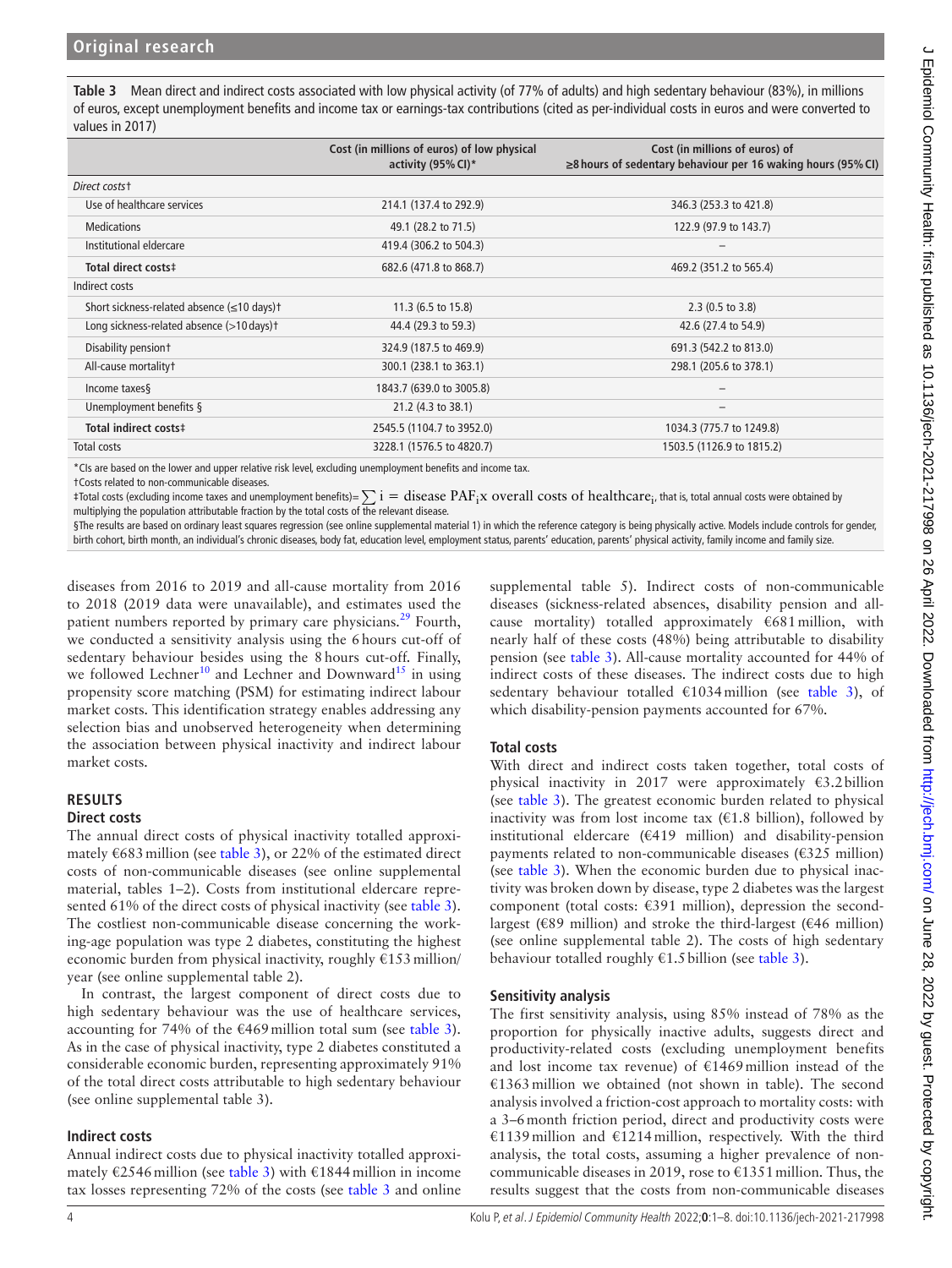gradient between the volume of sedentary behaviour and the risk of non-communicable diseases: for example, 6hours of daily sedentary behaviour increase risk to a certain extent, but 7hours of sedentary behaviour increase more and 8hours even more. Similarly, the risk of non-communicable diseases increases while the volume of weekly physical activity decreases. **Underestimation of costs** There are some issues that may lead to underestimation of total costs. One of these stems from missing information. Public registers did not provide all the essential diagnosis-linked information on medication and disability pension for fractures, breast cancer and colon cancer. Additionally, information on inpatient care for back pain is absent because this condition was only recently added to the register data. Moreover, private-sector healthcare and occupational health costs were not included since that information was inaccessible as well. Second, most shortduration sickness-related absences (<11days) were excluded because of missing information. The third limitation is related to the use of RRs. They were all based on self-reports, not on accelerometer data, so they may under-represent the actual risks. Also, self-reported physical activity and sitting time are overestimated/underestimated compared with accelerometer-based data reveal.<sup>[32](#page-7-15)</sup> In addition, not all RRs had the same number of adjustments. Fourth, not every disease had an adjustment factor (see [table](#page-2-0) 2) that explores differences in physical activity and sedentary behaviour between the less active cases with noncommunicable diseases and more active healthy participants. Therefore, low physical activity among the cases with depression, back pain, fractures, Alzheimer's disease and breast cancer may be underestimated. Consequently, physical inactivity among cases may be underestimated concerning depression, back pain, fractures, Alzheimer's disease and breast cancer. Though we used

adjusted RRs, figures for the prevalence of physical inactivity in our PAF-based estimation were largely based on a healthy population, because inactivity data were not available from people with the non-communicable disease of interest. Lastly, while the costs related to type 2 diabetes were based on the year 2011, the prevalence of this disease has shown a steady increase in Finland over 2000–2017.<sup>33</sup> Therefore, we assume that the costs found would have been higher if the current costs from type 2 diabetes had been used instead.

# **Overestimation of costs**

Overestimation of the total costs is also possible, and at least four potential concerns need to be discussed in interpreting the results. First, our evaluation of lost productivity applied the commonly used human-capital approach for calculating all-cause mortality.<sup>[28](#page-7-4)</sup> This yields much higher costs compared with costs from the friction-cost method. One argument for our choice, however, is that all-cause mortality among working-age people is a substantial economic loss from the societal perspective, especially in countries such as Finland where society pays for all education. Second, our estimate for institutional eldercare may be high since only stroke could be considered as a comorbidity of dementia due to absent information $34$  and because the proportions for diseases in the institutional eldercare were based on capital-area data, not nationwide data, which may reduce the representativeness of data. Third, we could not exclude fractures caused by accidents from fractures caused by falling. Fourth, the costs connected with income taxes and unemployment benefits were based on a relatively small sample, about 2000 persons, so one should interpret the results with caution. Furthermore,

may lie in the €1214–€1469 million range. The fourth analysis based on the 6hours cut-off of sedentary behaviour indicated costs of  $\epsilon$ 1.7 billion (not shown in table). Lastly, if the aggregate indirect labour market costs were based on PSM instead of OLS estimates, the approximate costs would be  $\epsilon$ 2.3 billion in income tax losses (95% CI: €850 million to €3.7 billion) and €41 million in unemployment benefits paid (95%CI: €22 million to €59 million) (see [online supplemental table 6](https://dx.doi.org/10.1136/jech-2021-217998)). These aggregate costs are €490million higher (€470 million from tax losses plus €20 million from unemployment benefits) than those obtained via OLS estimates.

# **DISCUSSION**

This study used several data sets and evaluated the direct and indirect costs of low physical activity and high sedentary behaviour from a societal perspective. The findings extend insights into costs arising from physical inactivity and sedentary behaviour, through encompassing not only direct healthcare costs but also indirect costs from sickness-related absences, disability payments, income tax losses and unemployment benefits.

The results attest to substantial costs of low physical activity (€3.2billion) and high sedentary behaviour (€1.5billion) in Finland in 2017, thereby showing that actions to increase physical activity levels and reduce excessive sedentary behaviour would be beneficial. For example, greater physical activity would produce higher income tax revenue and reduce healthcare expenditure—in 2017 alone, Finland's direct healthcare expenditure was  $\epsilon$ 20.6 billion.<sup>30</sup> Our results indicate that roughly 1.3% of the latter expenditure (excluding costs of institutional eldercare) is attributable to physical inactivity (see [online supplemental](https://dx.doi.org/10.1136/jech-2021-217998)  [table 2\)](https://dx.doi.org/10.1136/jech-2021-217998). This proportion is consistent with previous findings that physical inactivity represents approximately 0.3%–4.6% of the nation's healthcare costs.<sup>[31](#page-7-14)</sup> While Ding *et al*<sup>[9](#page-6-6)</sup> estimated the corresponding direct healthcare costs to the Finnish public sector in 2013 at 86million euros (international dollar values from 2013 were converted to 2017 euros, with inflation considered), our figures were considerably higher. We found the healthcare costs borne by the public sector to be  $\epsilon$ 263 million. There are several reasons for these divergent results. First, the study by Ding and colleagues used a self-reported 27%–29% prevalence for physical inactivity, which is a considerably lower proportion than our accelerometer measurements revealed (77%). Second, that study obtained total healthcare costs per disease case by dividing the total healthcare costs for the disease by the case count, whereas we based the healthcare cost values on the actual use of healthcare services as per national registries. In addition, our estimations factored in also the costs of depression, fractures and back pain in addition to coronary heart disease, stroke, type 2 diabetes, breast cancer and colon cancer, which explains the higher costs in our study.

The costs related to high sedentary behaviour, in turn, were found considerably lower in UK than in Finland  $(£677$  million vs  $\epsilon$ 1.5 billion).<sup>[7](#page-6-7)</sup> There are at least three reasons. First, the UK study considered fewer diseases. Also, the direct healthcare costs found for type 2 diabetes in UK were considerably lower than those found for Finland, and only 30% of adults in UK appeared to meet the criterion on high sedentariness for weekdays (≥6 hours/day), as per a questionnaire, while 83% of Finnish adults were sedentary more than 8hours/day. Lastly, our sedentary behaviour-related estimates cover both the healthcare and productivity costs.

In calculations, physical inactivity and sedentary behaviour are treated as binary variables. However, in reality, there is a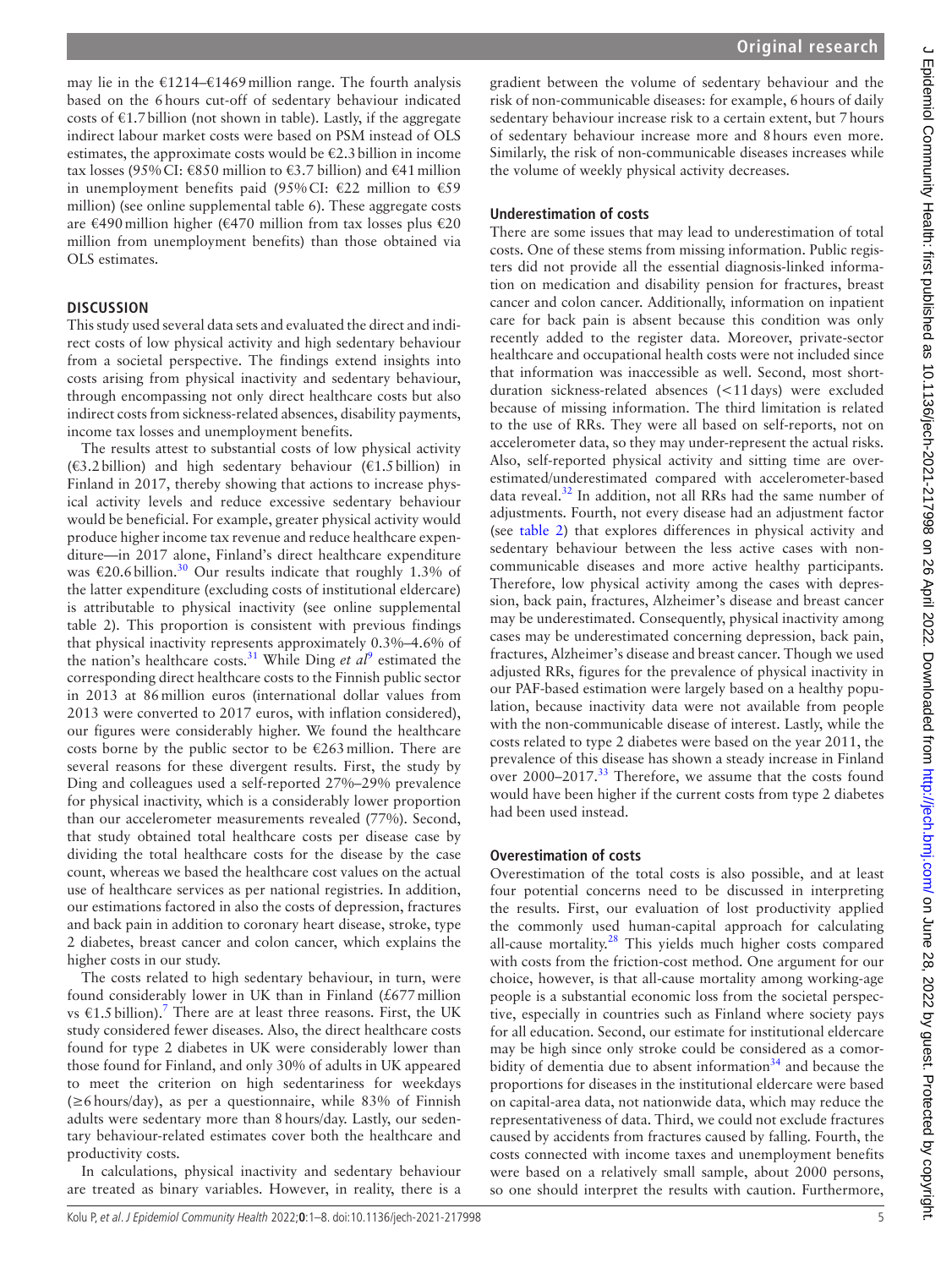the associations between adolescent physical inactivity and labour market outcomes in adulthood are not direct evidence of causality. There are many potential mediators through which childhood physical inactivity may affect labour market outcomes: health, cognitive and non-cognitive skills, networking and positive discrimination.<sup>4 9 10 16-18</sup> The association may even be spurious, stemming from unobserved factors affecting both adolescence physical inactivity and adulthood labour market performance. Hence, the findings suggesting higher unemployment benefits and lower income taxes for adolescents classified as physically inactive might have emerged irrespective of childhood physical activity levels. Although we were able to control for many possible confounding factors, such as childhood health, education and family background (eg, parents' education and physical activity), a wide range of unobserved confounding factors may remain.

#### **Limitations of the study**

The major limitation of our study is that the healthcare costs obtained from the hospital-discharge register were from 2016 but the physical inactivity and sedentary behaviour data were from 2017. That said, physical inactivity has provably remained quite stable; for example, the proportion of age-standardised physical inactivity among 20–69year-olds was 78.6% in the Health [2](#page-6-1)011 study and 77.5% in the FINFIT 2017 study.<sup>2 [35](#page-7-18)</sup> Also register-based studies have certain limitations, for example, diagnoses can be misclassified or unavailable. Neither do the register data provide all relevant background information since the data have not collected for research purposes.

Moreover, the costs of sedentary behaviour were calculated assuming that there is no risk of diseases if the daily sedentary behaviour is below 8hours during the 16hours daily measurement period. However, further research is needed to explore the specific time thresholds which are associated with negative effects of sedentary behaviour. Therefore, we also conducted a sensitivity analysis using the 6hours cut-off, which indicated costs of  $\epsilon$ 1.7 billion, instead of  $\epsilon$ 1.5 billion. In addition, missing RR for depression in physical activity was replaced by OR. The latter one is known to overestimate the RR when both estimates are over 1, and therefore the total annual cost of physical activity is estimated to be  $1\% - 5\%$  too high.<sup>[36](#page-7-19)</sup>

The calculations of healthcare costs were based on some assumptions as well. First, no register is error-free but contains some misclassifications, although the healthcare registers in Nordic countries are generally regarded fairly reliable.<sup>[37](#page-7-20)</sup> Second, some non-communicable diseases (eg, type 2 diabetes) can increase the risk of another non-communicable disease (eg, coronary artery disease). Therefore, it is possible that some costs for healthcare visits were calculated twice. In the present study, we tried to reduce double-counting by subtracting 30% from the direct costs of type 2 diabetes. $^{22}$  Third, the RRs used to calculate the costs were based on several international meta-analyses, whereas the actual RRs for certain diseases in the Finnish population could be somewhat different. Similar approaches have been proposed elsewhere.<sup>49</sup> Another possibility could be the use of Finnish cohort studies, but the lack of statistical power would be the case in several non-communicable diseases of lower prevalence. That directed us to use the methods that has been widely used in this type of calculations.<sup>4,9</sup> Fourth, the prevalence of physical inactivity used to calculate the direct costs was based on accelerometer-measured data from a population sample of Finnish adults. Therefore, the prevalence of physical inactivity in our study differs from earlier estimates based on self-reports.<sup>[9](#page-6-6)</sup>

Self-reported physical activity likely underestimates the actual prevalence of physical inactivity, because the accelerometer measurements, diaries or questionnaires do not provide inter-changeable results.<sup>[38](#page-7-21)</sup> Further, physically inactive persons may take part in this type of studies less likely than physically active persons. Therefore, in the sensitivity analysis, we also employed a somewhat higher proportion (85%) of physically inactive adults, while the precise prevalence of physical inactivity in the Finnish population remains unknown.<sup>[35](#page-7-18)</sup>

#### **Strengths of the study**

The core strength of the study lies in including several populationbased data sets that enabled examining with both accelerometermeasured and self-reported information on low physical activity and high sedentariness. In addition, Finnish national registries provide reliable information on the use of healthcare services and indirect productivity and labour market costs. These factors increased the accuracy of our estimates of the direct and indirect costs of low physical activity and high sedentary behaviour, while our multidimensional approach can be considered a major advantage over prior studies, most of which relied only on healthcare costs. While our work supports understanding the phenomenon as a range of costs, one can clearly conclude that low physical activity and high sedentary behaviour together cost society several billion euros every year. The costs are expected to only increase, because of ageing population, coupled with increased prevalence of some non-communicable diseases, depression and type 2 diabetes among them.<sup>29</sup> Regarding the generalisability of these results, we are persuaded to believe that the findings can be generalised to other developed European countries. This is because physical activity behaviour and labour market participation are rather similar among Europeans, and Europeans also have similar labour market institutions.<sup>35</sup>

In conclusion, the cumulative direct and indirect costs attributable to low physical activity and high sedentary behaviour levels are substantial. The key finding from our novel approach was that the indirect costs were more than three times the direct costs. Hence, it is all the more likely that effective actions aimed at increasing population-wide levels of physical activity would yield considerable savings for society. For example, our results suggest that increasing the proportion of people in Finland who meet the physical activity recommendation from 23% to 50% would create annual savings of about €1billion. While an activity increase of this magnitude has not yet been witnessed at the population level, in theory, this is not an overwhelming demand, since the recommended minimum of 150min moderate-tovigorous physical activity per week for adults is quite reasonable. It demands only 2% of one's waking hours, or about 20minutes a day, with 8hours still left for sleep. Furthermore, were the percentage of people who are sedentary for more than 8 waking hours a day to fall from 83% to 70%, the annual savings would be €235million.

#### **Author affiliations**

- <sup>1</sup>UKK Institute for Health Promotion Research, Tampere, Finland
- <sup>2</sup>Jyväskylä University School of Business and Economics, University of Jyväskylä, Finland
- <sup>3</sup> Faculty of Social Sciences (Heath Sciences), Tampere University, Tampere, Finland 4 JAMK University of Applied Sciences, LIKES, Jyvaskyla, Finland
- <sup>5</sup>Research Centre for Applied and Preventive Cardiovascular Medicine, University of Turku, Turku, Finland

<sup>7</sup> Centre for Population Health Research, University of Turku and Turku University Hospital, Turku, Finland

<sup>&</sup>lt;sup>6</sup> Paavo Nurmi Centre, Unit of Health and Physical Activity, University of Turku, Turku, Finland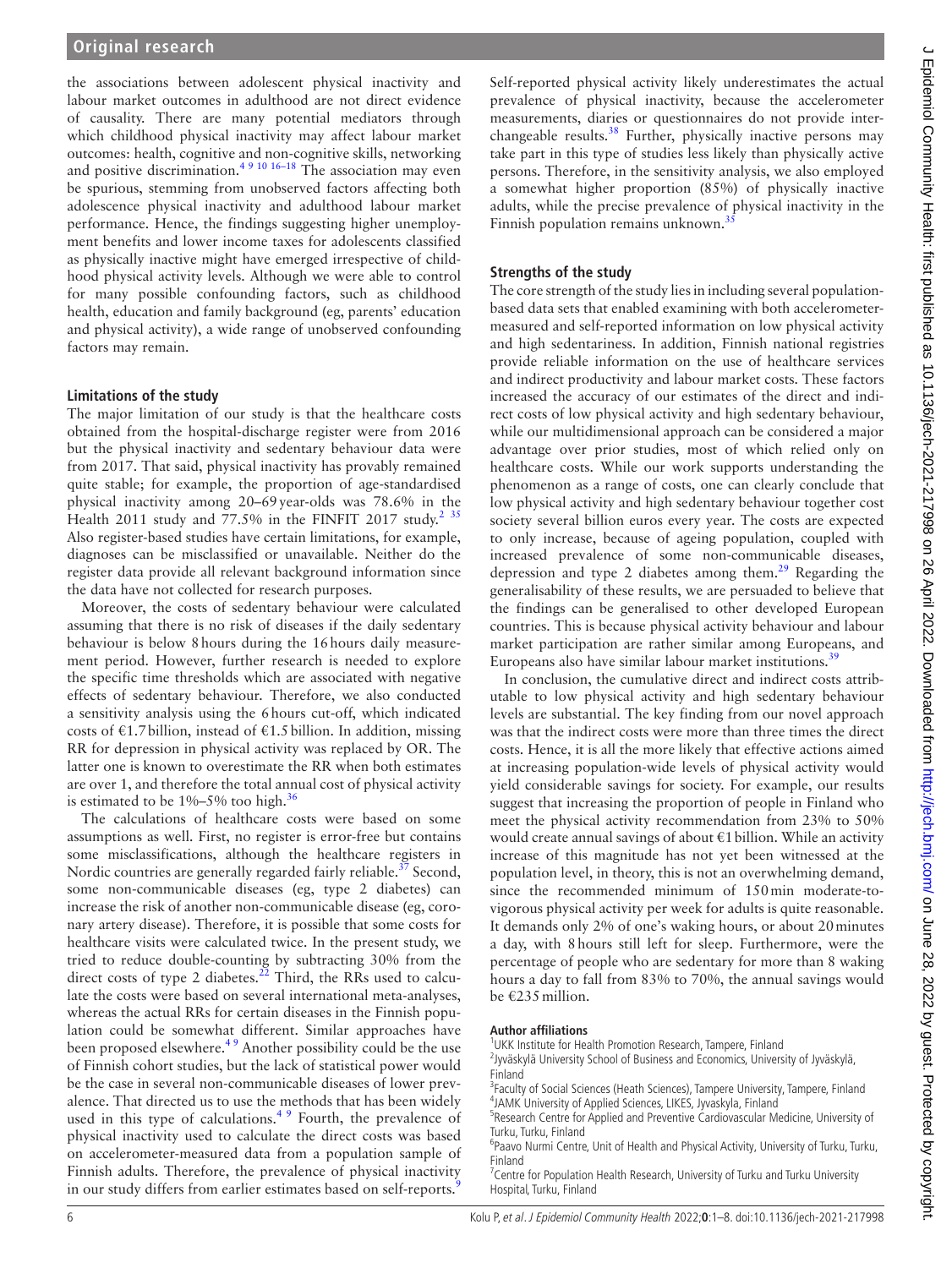terminology, drug names and drug dosages), and is not responsible for any error and/or omissions arising from translation and adaptation or otherwise.

**Open access** This is an open access article distributed in accordance with the Creative Commons Attribution Non Commercial (CC BY-NC 4.0) license, which permits others to distribute, remix, adapt, build upon this work non-commercially, and license their derivative works on different terms, provided the original work is properly cited, appropriate credit is given, any changes made indicated, and the use is non-commercial. See: [http://creativecommons.org/licenses/by-nc/4.0/.](http://creativecommons.org/licenses/by-nc/4.0/)

#### **ORCID iDs**

Päivi Kolu <http://orcid.org/0000-0001-8210-5508> Jaana T Kari<http://orcid.org/0000-0001-5205-7031> Jani Raitanen<http://orcid.org/0000-0001-7674-0978> Harri Sievänen<http://orcid.org/0000-0003-3172-248X> Jaakko Pehkonen <http://orcid.org/0000-0002-9684-7139> Tuija H Tammelin <http://orcid.org/0000-0002-1771-3977> Katja Pahkala<http://orcid.org/0000-0001-9338-4397> Nina Hutri-Kähönen <http://orcid.org/0000-0002-5553-892X> Olli T Raitakari <http://orcid.org/0000-0001-9365-3702> Tommi Vasankari <http://orcid.org/0000-0001-7209-9351>

#### **REFERENCES**

- <span id="page-6-0"></span>1 Guthold R, Stevens GA, Riley LM, et al. Worldwide trends in insufficient physical activity from 2001 to 2016: a pooled analysis of 358 population-based surveys with 1·9 million participants. [Lancet Glob Health](http://dx.doi.org/10.1016/S2214-109X(18)30357-7) 2018;6:e1077–86.
- <span id="page-6-1"></span>2 Husu P, Suni J, Vähä-Ypyä H, et al. Objectively measured sedentary behavior and physical activity in a sample of Finnish adults: a cross-sectional study. [BMC Public](http://dx.doi.org/10.1186/s12889-016-3591-y)  [Health](http://dx.doi.org/10.1186/s12889-016-3591-y) 2016;16.
- <span id="page-6-2"></span>3 Bennie JA, Pedisic Z, Suni JH, et al. Self-reported health-enhancing physical activity recommendation adherence among 64,380 Finnish adults. [Scand J Med Sci Sports](http://dx.doi.org/10.1111/sms.12863) 2017;27:1842–53.
- <span id="page-6-3"></span>4 Lee I-M, Shiroma EJ, Lobelo F, et al. Effect of physical inactivity on major noncommunicable diseases worldwide: an analysis of burden of disease and life expectancy. [Lancet](http://dx.doi.org/10.1016/S0140-6736(12)61031-9) 2012;380:219–29.
- 5 Stamatakis E, Ding D, Ekelund U, et al. Sliding down the risk factor rankings: reasons for and consequences of the dramatic downgrading of physical activity in the global burden of disease 2019. [Br J Sports Med](http://dx.doi.org/10.1136/bjsports-2021-104064) 2021;55:1222-3.
- <span id="page-6-4"></span>6 Piercy KL, Troiano RP, Ballard RM, et al. The physical activity guidelines for Americans. [JAMA](http://dx.doi.org/10.1001/jama.2018.14854) 2018;320:2020–8.
- <span id="page-6-7"></span>7 Heron L, O'Neill C, McAneney H, et al. Direct healthcare costs of sedentary behaviour in the UK. [J Epidemiol Community Health](http://dx.doi.org/10.1136/jech-2018-211758) 2019;73:625-9.
- <span id="page-6-5"></span>8 Ekelund U, Steene-Johannessen J, Brown WJ, et al. Does physical activity attenuate, or even eliminate, the detrimental association of sitting time with mortality? A harmonised meta-analysis of data from more than 1 million men and women. [Lancet](http://dx.doi.org/10.1016/S0140-6736(16)30370-1) 2016;388:1302–10.
- <span id="page-6-6"></span>9 Ding D, Lawson KD, Kolbe-Alexander TL, et al. The economic burden of physical inactivity: a global analysis of major non-communicable diseases. [Lancet](http://dx.doi.org/10.1016/S0140-6736(16)30383-X) 2016;388:1311–24.
- <span id="page-6-8"></span>10 Lechner M. Long-run labour market and health effects of individual sports activities. J [Health Econ](http://dx.doi.org/10.1016/j.jhealeco.2009.05.003) 2009;28:839–54.
- <span id="page-6-9"></span>11 Rooth D-O. Work out or out of work — the labor market return to physical fitness and leisure sports activities. [Labour Econ](http://dx.doi.org/10.1016/j.labeco.2010.11.006) 2011;18:399-409
- 12 Hyytinen A, Lahtonen J. The effect of physical activity on long-term income. Soc Sci [Med](http://dx.doi.org/10.1016/j.socscimed.2013.07.019) 2013;96:129–37.
- 13 Kari JT, Tammelin TH, Viinikainen J, et al. Childhood physical activity and adulthood earnings. [Med Sci Sports Exerc](http://dx.doi.org/10.1249/MSS.0000000000000895) 2016;48:1340-6.
- 14 Kavetsos G. The impact of physical activity on employment. [J Socio Econ](http://dx.doi.org/10.1016/j.socec.2011.08.011) 2011;40:775–9.
- <span id="page-6-14"></span>15 Lechner M, Downward P. Heterogeneous sports participation and labour market outcomes in England. [Appl Econ](http://dx.doi.org/10.1080/00036846.2016.1197369) 2017;49:335–48.
- 16 Kari JT. Lifelong physical activity and long-term labor market outcomes. Jyväskylä Studies in Business and Economics 2018;184.
- <span id="page-6-10"></span>17 Aberg MAI, Pedersen NL, Torén K, et al. Cardiovascular fitness is associated with cognition in young adulthood. [Proc Natl Acad Sci U S A](http://dx.doi.org/10.1073/pnas.0905307106) 2009;106:20906-11.
- 18 Bailey R, Armour K, Kirk D, et al. The educational benefits claimed for physical education and school sport: an academic review. [Res Pap Educ](http://dx.doi.org/10.1080/02671520701809817) 2009;24:1-27.
- 19 Barron JM, Ewing BT, Waddell GR. The effects of high school athletic participation on education and labor market outcomes. [Rev Econ Stat](http://dx.doi.org/10.1162/003465300558902) 2000:82:409-21.
- <span id="page-6-11"></span>20 Statistics Finland. Price index of public expenditure, 2020. Available: [https://www.stat.](https://www.stat.fi/til/jmhi/index_en.html) [fi/til/jmhi/index\\_en.html](https://www.stat.fi/til/jmhi/index_en.html) [Accessed 23 August 2021].
- <span id="page-6-12"></span>21 Husu P, Tokola K, Vähä-Ypyä H, et al. Physical activity, sedentary behavior, and time in bed among Finnish adults measured 24/7 by triaxial accelerometry. [Journal for the](http://dx.doi.org/10.1123/jmpb.2020-0056)  [Measurement of Physical Behaviour](http://dx.doi.org/10.1123/jmpb.2020-0056) 2021;4:163–73.
- <span id="page-6-13"></span>22 Einarson TR, Acs A, Ludwig C, et al. Prevalence of cardiovascular disease in type 2 diabetes: a systematic literature review of scientific evidence from across the world in 2007–2017. [Cardiovasc Diabetol](http://dx.doi.org/10.1186/s12933-018-0728-6) 2018;17:Art.83.

<sup>8</sup>Tampere Centre for Skills Training and Simulation, Faculty of Medicine and Health Technology, Tampere University, Tampere, Finland

<sup>9</sup>Department of Clinical Physiology and Nuclear Medicine, Turku University Hospital, Turku, Finland

<sup>10</sup>Faculty of Medicine and Health Technology, Tampere University, Tampere, Finland

**Correction notice** This article has been corrected since it first published. The affiliations have been corrected.

**Contributors** Designed the study: PK, JTK, TV, and HS. Contributed materials/ analysis tools: PK, JTK, JR, HS, KT, EH, JP, THT, KP, NH-K, OTR, and TV. Analysed the data: JR, JTK, and KT. Drafted the manuscript: PK and JTK, with critical input from TV, HS, THT, and JP. Approved the final version: PK, JTK, JR, HS, KT, EH, JP, THT, KP, NH-K, OTR, and TV. Guarantor: TV.

**Funding** The Cardiovascular Risk in Young Finns Study has been financially supported by the Academy of Finland, with grants 322098, 286284, 134309 (Eye), 126925, 121584, 124282, 129378 (Salve), 117787 (GENDI) and 41071 (SKIDI); the Social Insurance Institution of Finland; Competitive State Research Financing of the expert-responsibility area of the Kuopio, Tampere and Turku university hospitals (grant agreement X51001); the Juho Vainio Foundation; the Paavo Nurmi Foundation; the Finnish Foundation for Cardiovascular Research; the Finnish Cultural Foundation; the Sigrid Jusélius Foundation; Tampere Tuberculosis Foundation; the Emil Aaltonen Foundation; the Yrjö Jahnsson Foundation; the Signe and Ane Gyllenberg Foundation; Jenny and Antti Wihuri Foundation; the Diabetes Research Foundation of the Finnish Diabetes Association; EU Horizon 2020 (grant agreement 755320, for TAXINOMISIS); the European Research Council (grant agreement 742927, for the MULTIEPIGEN project); and the Tampere University Hospital Support Foundation. The FINFIT 2017 and Health 2011 studies were financed by the Finnish Ministry of Education and Culture, and the Strategic Research Council at the Academy of Finland (320400).

#### **Competing interests** None declared.

#### **Patient consent for publication** Not applicable.

**Ethics approval** YFS-FLEED-LPC data: All participants of the Cardiovascular Risk in Young Finns Study provided written informed consent, and the study was approved by local institutional review boards (ethics committees of the participating universities). Parents or guardians provided written informed consent on behalf of the under aged children enrolled in the study. The study does not disclose information concerning individual persons. The linked data have been approved for research purposes (permission TK-53-673-13) by Statistics Finland (SF), under the ethical guidelines of the institution which comply with the national standards. FINFIT 2017 and HEALTH 2011 data: The Regional Ethics Committee of the Expert Responsibility area of Tampere University Hospital approved the FINFIT study (R17030). The coordinating ethics committee of the Hospital District of Helsinki and Uusimaa gave an ethical approval for the HEALTH 2011 study (45113/03100/11). Participation in the FINFIT and HEALTH 2011 study were voluntary. All participants gave a signed informed consent before participation.

#### **Provenance and peer review** Not commissioned; externally peer reviewed.

**Data availability statement** Data are available upon reasonable request. Data may be obtained from a third party and are not publicly available. No data are available. YFS-FLEED-LPC data: The Cardiovascular Risk in Young Finns Study (YFS) data set comprises health related participant data and their use is therefore restricted under the regulations on professional secrecy (Act on the Openness of Government Activities, 612/1999) and on sensitive personal data (Personal Data Act, 523/1999, implementing the EU data protection directive 95/46/EC). Also, the informed consents for the original study must be taken into consideration. In addition, data have also been obtained from registry authorities with permission to use them for the original research only. After appraising the request, the Ethics committee concludes that under applicable law, the data from this study cannot be stored in public repositories or otherwise made publicly available. The data controller (=this means the YFS investigators) may permit access on case-by-case basis for scientific research, not however to individual participant level data, but aggregated statistical data, which cannot be traced back to the individual participants' data. The FINFIT 2017: In line with the requirements of the ethics committees that approved this research, requests for access to data should be made in writing to the corresponding author (paivi.kolu@ukkinstituutti.fi). De-identified participant data can be made available, along with a data dictionary, to researchers who obtain ethical approval for their proposed analysis and provide a signed data-sharing contract, which enables data storage and analysis for a time-limited period.

**Supplemental material** This content has been supplied by the author(s). It has not been vetted by BMJ Publishing Group Limited (BMJ) and may not have been peer-reviewed. Any opinions or recommendations discussed are solely those of the author(s) and are not endorsed by BMJ. BMJ disclaims all liability and responsibility arising from any reliance placed on the content. Where the content includes any translated material, BMJ does not warrant the accuracy and reliability of the translations (including but not limited to local regulations, clinical guidelines,